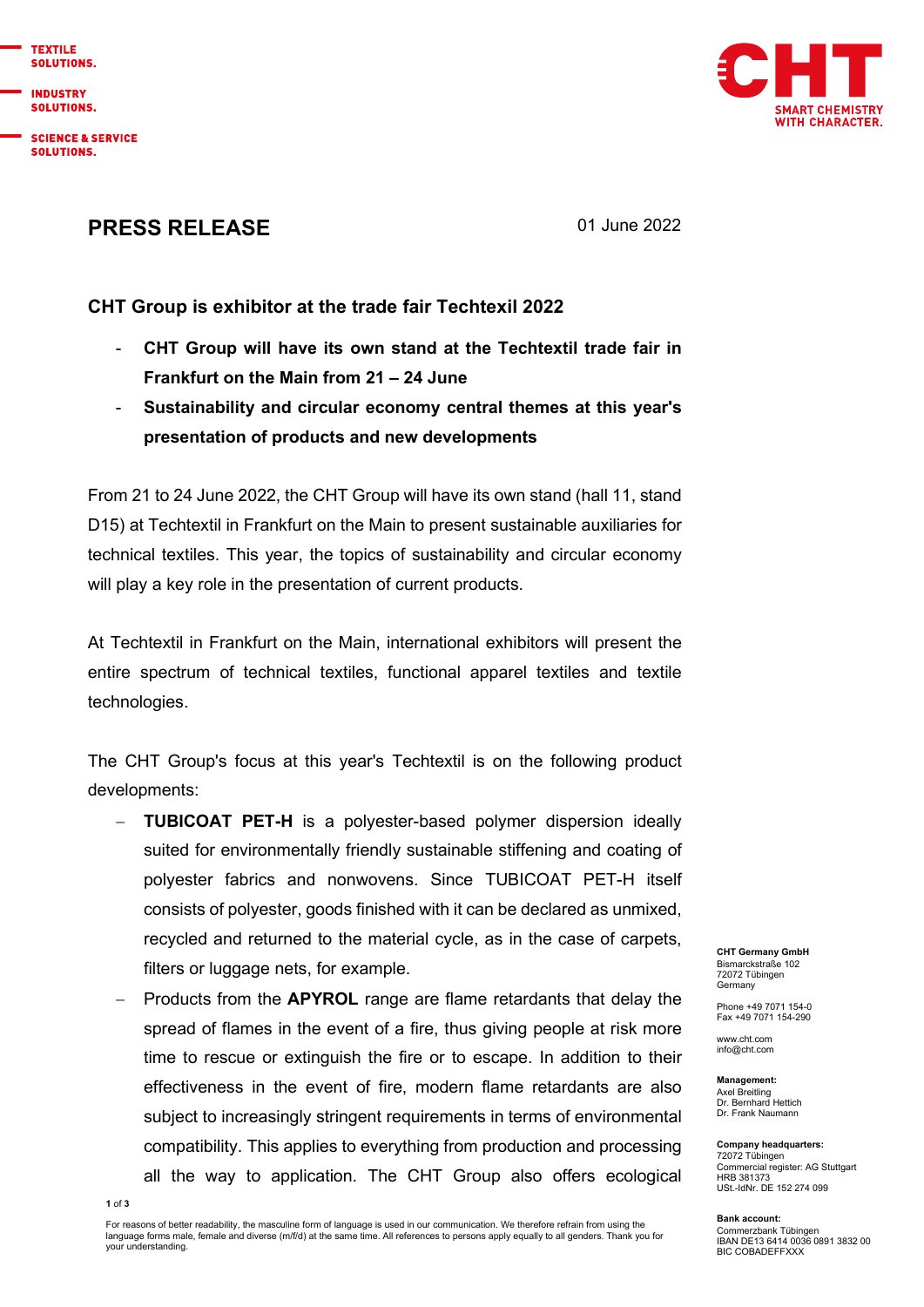

alternatives to the classic antimony/halogen-containing products, socalled "green" flame retardants based on P-N or inorganic Mg or Al compounds.

- Products of the TUBCOSIL range are silicone coatings that can be applied to almost all textiles and nonwovens. They are mainly used in the field of technical textiles. Due to their exceptional material properties, they can meet the highest technical requirements in terms of resistance, mechanics, look and feel. TUBCOSIL products are solvent-free and therefore also interesting from an ecological point of view.
- TUBINGAL® RISE is the CHT Group's first textile softener made from recycled silicones. In keeping with the circular economy, "end-of-life" silicones are recycled and formulated with emulsifiers from renewable raw materials to create a new hydrophilic softener. Its product quality is identical to a silicone softener made from primary raw materials - only more sustainable. TUBINGAL® RISE is suitable for all fiber types.
- The ECOPERL product range meets all requirements for modern and innovative PFC-free water repellents. Renewable raw materials have been optimized here as the basis for waxes and fluorine-free polymers for best water repellency and permanence. The suitability for various standards such as ZDHC, bluesign®, GOTS, Oeko-Tex® Standard 100 as well as a Material Health Certificate for Cradle to Cradle® are a matter of course and underline the CHT Group's commitment to sustainability. The two new developments in this product range are ECOPERL YWR, a versatile water repellent with anti-wick effect for yarns with excellent water absorption stop and ECOPERL DCR, a highly effective water repellent for pad finishing of all fiber types.

Visit us from 21 to 24 June 2022 at our stand D15 in hall 11 at Techtextil in Frankfurt am Main and convince yourself of our intelligent auxiliaries for technical textiles.

## About the CHT Group

The CHT Group is a medium-sized global player for specialty chemicals and active worldwide in development, production and sales. CHT Germany GmbH in Tübingen is the headquarters of the group of companies which focuses on sustainable chemical products and process solutions.